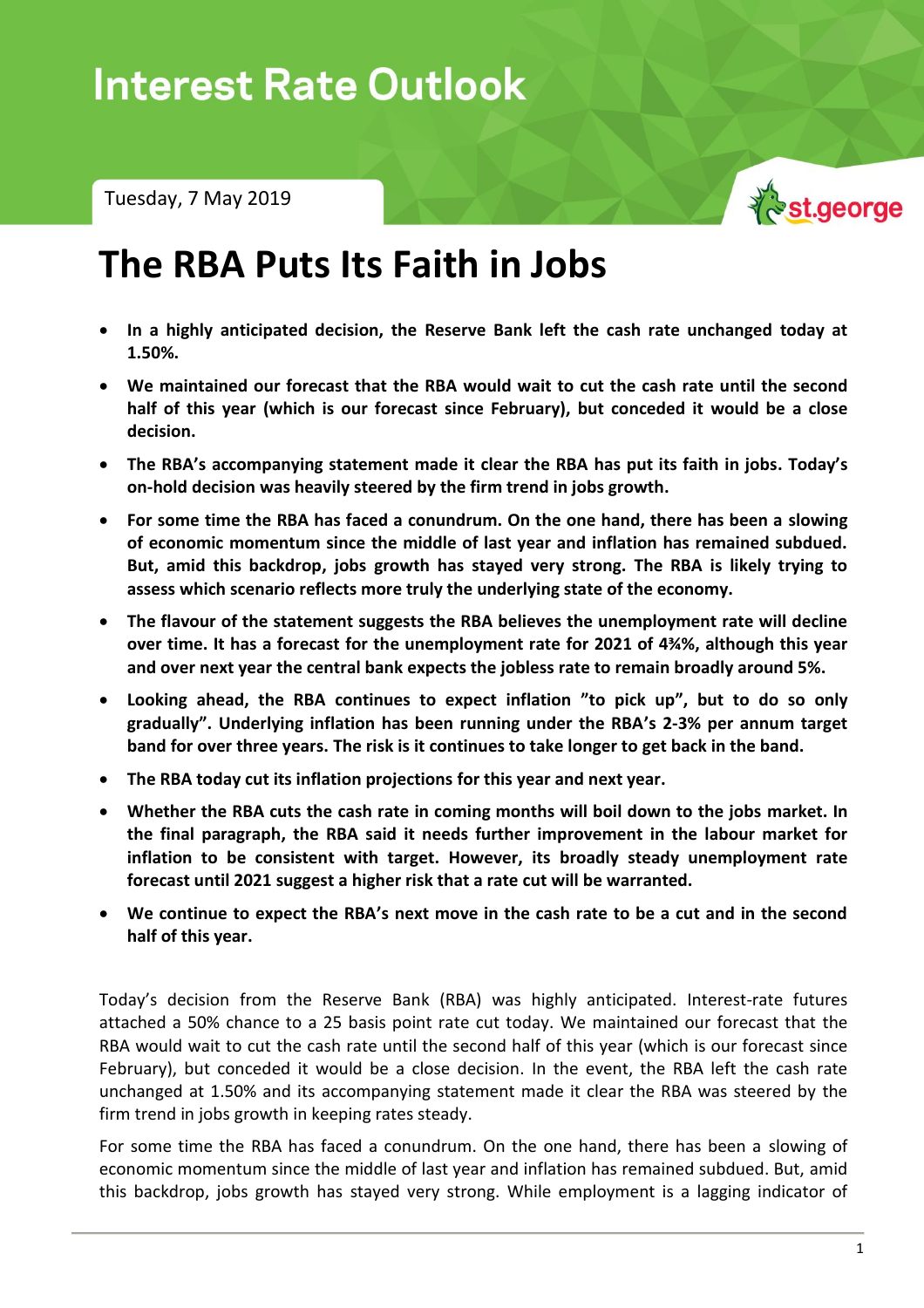activity, some signs of slowing should have shown up by now.

The RBA is likely trying to assess which scenario reflects more truly the underlying state of the economy. The flavour of the statement suggests the RBA believes the unemployment rate will decline over time. It has a forecast for the unemployment rate for 2021 of 4¾%, although this year and over next year the central bank expects the jobless rate to remain broadly around 5%. The current unemployment rate stands at 5.0%.

The RBA highlighted again today that the "main domestic uncertainty continues to be the outlook for household consumption". Household consumption is being impacted by low income growth, high household debt and declining house prices. However, the RBA expects "some pick-up in growth in household disposable income" and this pick up "should support consumption". Today's data on retail-sales volumes shows household consumption remains soft; retail-sales volumes have shown no growth in six months.

The recent weak set of inflation numbers for the March quarter were addressed in the statement. The RBA noted that inflationary pressures are "subdued" across much of the country. The RBA explained that lower housing-related costs and a range of policy decision affecting administered prices both contributed to this outcome.

Looking ahead, the RBA continues to expect inflation"to pick up", but to do so only gradually". Underlying inflation has been running under the RBA's 2-3% per annum target band for over three years. The risk is it continues to take longer to get back in the band.

The RBA today cut its inflation projections. This year, the RBA now expects underlying inflation (i.e. trimmed mean measure) to be 1¾%, which is down from their previous forecast. For next year, the RBA cut their underlying inflation forecast from 2.1% to 2.0%. Headline inflation is expected to be higher this year at around 2%, boosted by higher petrol prices.

The RBA has maintained its existing GDP growth forecasts of 2¾% for this year and next year, which is broadly in line with trend. We are forecasting weaker growth than these forecasts and see potential for the unemployment rate to creep higher.

Whether the RBA cuts in coming months will boil down to the jobs market. So labour market releases take on added importance. In the final paragraph, the RBA said it needs further improvement in the labour market for inflation to be consistent with target. However, its broadly steady unemployment rate forecast until 2021 suggest a higher risk that a rate cut will be warranted.



We continue to expect the RBA's next move in the cash rate to be a cut and in the second half of this year.

> **Besa Deda, Chief Economist** Ph: 02-8254-3251